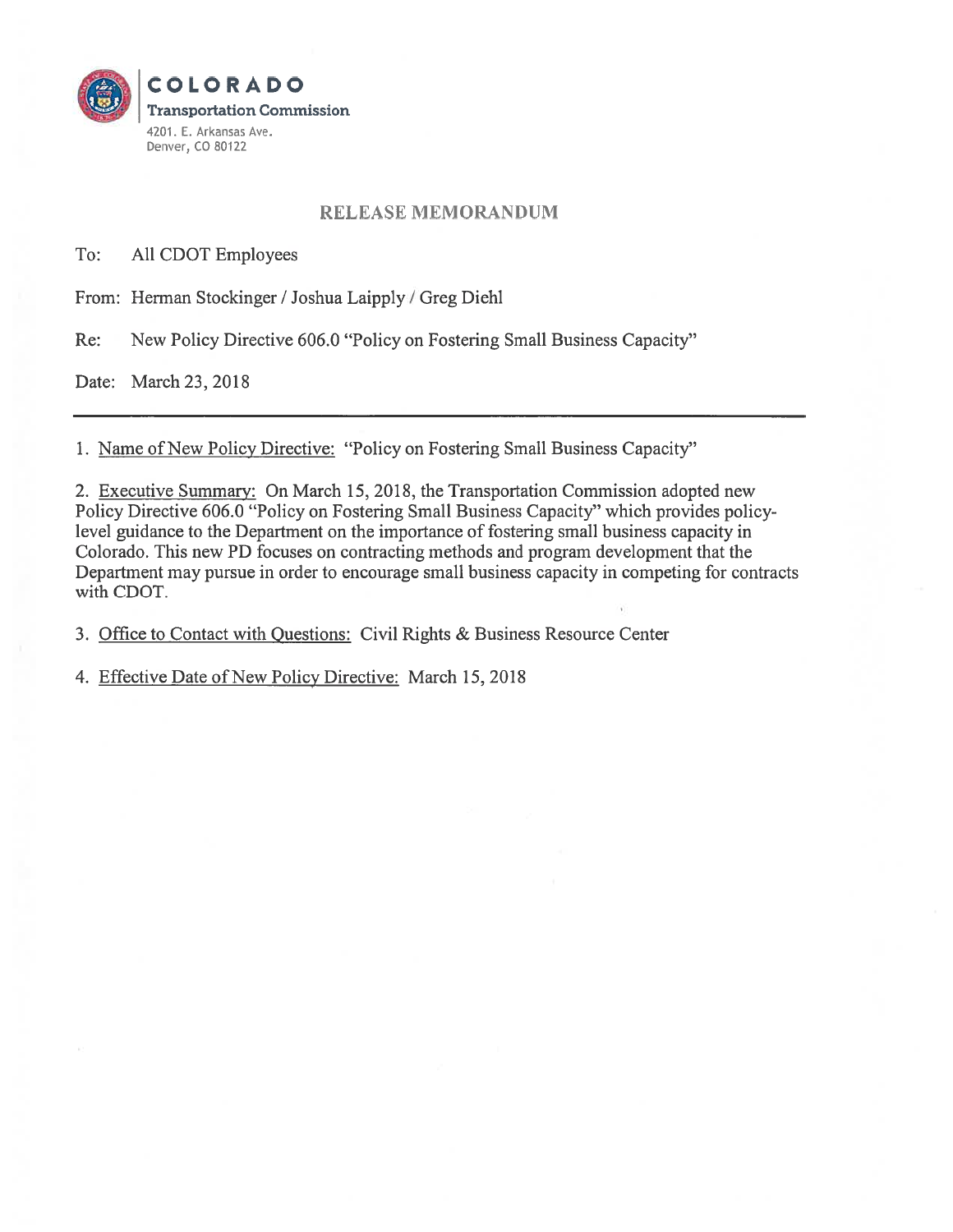COLORADO DEPARTMENT OF  $\Box$  POLICY DIRECTIVE TRANSPORTATION DIRECTIVE

| <b>Subject</b>                                     |                   |                                                    | Number |
|----------------------------------------------------|-------------------|----------------------------------------------------|--------|
| <b>Policy on Fostering Small Business Capacity</b> |                   |                                                    | 606.0  |
| <b>Effective</b>                                   | <b>Supersedes</b> | <b>Originating Office</b>                          |        |
| 3/15/18                                            | <b>New</b>        | <b>Civil Rights &amp; Business Resource Center</b> |        |

### I. PURPOSE

To foster equal access to contracting opportunities for small businesses in Colorado and the Department, and suppor<sup>t</sup> these efforts by CDOT staff and representatives. This Policy Directive also supports the efforts to decrease bid costs and increase competitive capacity for Colorado's small business community.

#### II. AUTHORITY

Transportation Commission pursuant to  $\S$  43-1-106(8), C.R.S.

#### III. APPLICABILITY

This Policy Directive applies to all operations of CDOT, including all offices, divisions, regions, and branches of CDOT.

#### IV. POLICY

A. To the extent feasible, it is CDOT's policy that decisions related to project delivery for the planning, design, construction, and operation of transportation projects consider the contracting opportunities for Colorado's small business community.

B. To the extent feasible, CDOT will encourage, facilitate, and sustain small business participation on transportation-related contracts by engaging in the following:

1. CDOT will commit to making the necessary resources available for ongoing program development, based on available funding, that decreases or removes barriers to small business participation on CDOT contracts. These resources may include, but are not limited to:

a) Supportive services to facilitate small business capacity building as it relates to the CDOT contracting process, and;

- b) Tailoring and incentivizing contracts to facilitate small business participation.
- 2. CDOT employees involved in the scoping and procuremen<sup>t</sup> of transportation-related contracts will consider all reasonable options to make contracts feasible for bidding or proposal by small businesses. These options may include but are not limited to: